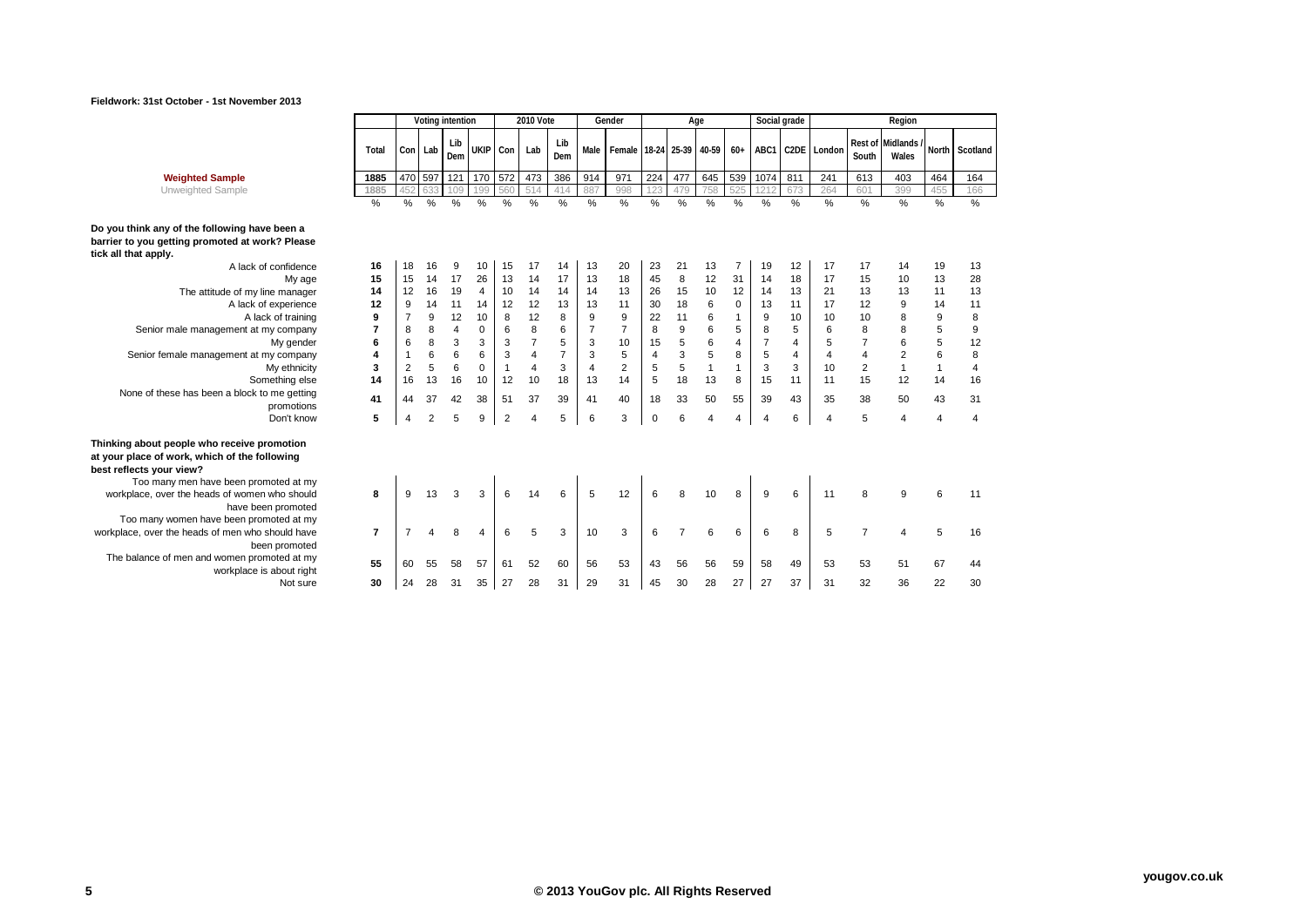|                                                                                                                               | Voting intention |                |     |                |                |              | 2010 Vote |                  |              | Gender                   |                 | Age            |                |                |                  | Social grade |                  |                  | Region                   |       |                |
|-------------------------------------------------------------------------------------------------------------------------------|------------------|----------------|-----|----------------|----------------|--------------|-----------|------------------|--------------|--------------------------|-----------------|----------------|----------------|----------------|------------------|--------------|------------------|------------------|--------------------------|-------|----------------|
|                                                                                                                               | Total            | Con Lab        |     | Lib<br>Dem     | <b>UKIP</b>    | Con          | Lab       | Lib<br>Dem       | Male         | Female 18-24 25-39 40-59 |                 |                |                | $60+$          |                  |              | ABC1 C2DE London | Rest of<br>South | <b>Midlands</b><br>Wales | North | Scotland       |
| <b>Weighted Sample</b>                                                                                                        | 1885             | 470            | 597 | 121            | 170            | 572          | 473       | 386              | 914          | 971                      | 224             | 477            | 645            | 539            | 1074             | 811          | 241              | 613              | 403                      | 464   | 164            |
| Unweighted Sample                                                                                                             | 1885             | 452            | 633 | 109            | 199            | 560          | 514       | 414              | 887          | 998                      | 123             | 479            | 758            | 525            | 121              | 673          | 264              | 601              | 399                      | 455   | 166            |
| Generally speaking do you think men and<br>women at your workplace are too pushy, not<br>pushy enough, or about right?<br>Men | $\%$             | %              | %   | $\%$           | %              | $\%$         | $\%$      | %                | %            | $\%$                     | $\%$            | %              | %              | %              | $\frac{0}{0}$    | $\%$         | $\%$             | $\%$             | %                        | $\%$  | $\frac{0}{0}$  |
| Are too pushy                                                                                                                 | 16               | 14             | 24  | 9              | 18             | 13           | 22        | 15               | 13           | 18                       | 12              | 17             | 17             | $\overline{7}$ | 15               | 16           | 16               | 16               | 14                       | 14    | 20             |
| Are not pushy enough                                                                                                          | 11               | 12             | 10  | 16             | $\overline{7}$ | 10           | 13        | $\boldsymbol{9}$ | 15           | 8                        | 5               | 14             | 10             | 14             | 11               | 13           | 10               | 11               | 11                       | 10    | 22             |
| Get the balance about right                                                                                                   | 54               | 57             | 49  | 51             | 57             | 60           | 48        | 58               | 54           | 53                       | 46              | 51             | 55             | 64             | 56               | 48           | 49               | 54               | 52                       | 59    | 47             |
| Don't know                                                                                                                    | 19               | 16             | 17  | 23             | 18             | 17           | 17        | 19               | 18           | 21                       | 38              | 18             | 18             | 15             | 18               | 23           | 25               | 19               | 22                       | 17    | 11             |
| Women                                                                                                                         |                  |                |     |                |                |              |           |                  |              |                          |                 |                |                |                |                  |              |                  |                  |                          |       |                |
| Are too pushy                                                                                                                 | 21               | 21             | 22  | 15             | 21             | 22           | 25        | 16               | 23           | 20                       | 26              | 19             | 23             | 22             | 23               | 18           | 19               | 20               | 22                       | 20    | 30             |
| Are not pushy enough                                                                                                          | 13               | 13             | 14  | 13             | 10             | 8            | 17        | 11               | 9            | 16                       | 8               | 15             | 12             | 10             | 12               | 14           | 12               | 12               | 11                       | 11    | 21             |
| Get the balance about right                                                                                                   | 47               | 48             | 47  | 52             | 51             | 53           | 42        | 56               | 50           | 45                       | 29              | 49             | 49             | 51             | 48               | 45           | 46               | 49               | 44                       | 53    | 38             |
| Don't know                                                                                                                    | 19               | 17             | 16  | 20             | 19             | 17           | 17        | 17               | 19           | 19                       | 37              | 18             | 16             | 17             | 17               | 23           | 23               | 19               | 23                       | 16    | 11             |
| Would you personally prefer working for a male<br>or female boss?                                                             |                  |                |     |                |                |              |           |                  |              |                          |                 |                |                |                |                  |              |                  |                  |                          |       |                |
| Male                                                                                                                          | 30               | 28             | 27  | 20             | 28             | 34           | 28        | 21               | 24           | 36                       | 33              | 28             | 29             | 38             | 33               | 24           | 26               | 31               | 32                       | 22    | 44             |
| Female                                                                                                                        | 14               | 15             | 13  | 28             | 20             | 11           | 13        | 17               | 15           | 14                       | 23              | 19             | 10             | $\overline{4}$ | 13               | 16           | 19               | 15               | 11                       | 12    | 17             |
| Don't mind                                                                                                                    | 56               | 57             | 60  | 52             | 52             | 56           | 59        | 63               | 61           | 50                       | 44              | 53             | 60             | 58             | 54               | 59           | 56               | 53               | 57                       | 65    | 38             |
| How much influence, if any, do you think<br>affiliated trade unions have over the Labour<br>party?<br>A lot of influence      | 23               | 53             | 5   | 25             | 35             | 51           | 5         | 16               | 29           | 17                       | 17              | 18             | 20             | 32             | 24               | 21           | 20               | 25               | 25                       | 24    | 12             |
| A fair amount of influence                                                                                                    | 34               | 31             | 40  | 45             | 38             | 29           | 38        | 39               | 39           | 30                       | 28              | 33             | 37             | 36             | 36               | 32           | 40               | 33               | 29                       | 34    | 46             |
| TOTAL A LOT/ FAIR AMOUNT OF INFLUENCE                                                                                         | 57               | 84             | 45  | 70             | 73             | 80           | 43        | 55               | 68           | 47                       | 45              | 51             | 57             | 68             | 60               | 53           | 60               | 58               | 54                       | 58    | 58             |
| Not a lot of influence                                                                                                        | 21               | 5              | 38  | 13             | 15             | 8            | 39        | 22               | 21           | 21                       | 9               | 18             | 25             | 23             | 19               | 23           | 14               | 20               | 20                       | 24    | 27             |
| No influence at all                                                                                                           | 3                | $\overline{1}$ | 4   | $\overline{4}$ | 3              | $\mathbf{1}$ | 3         | 3                | $\mathbf{3}$ | $\overline{4}$           | 3               | $\overline{4}$ | $\overline{4}$ | 3              | $\boldsymbol{2}$ | 5            | $\mathbf{1}$     | $\overline{2}$   | 3                        | 5     | $\overline{7}$ |
| TOTAL NOT A LOT/ NO INFLUENCE                                                                                                 | 24               | 6              | 42  | 17             | 18             | 9            | 42        | 25               | 24           | 25                       | 12 <sup>2</sup> | 22             | 29             | 26             | 21               | 28           | 15               | 22               | 23                       | 29    | 34             |
| Don't know                                                                                                                    | 19               | 11             | 13  | 13             | 8              | 11           | 15        | 21               | 8            | 28                       | 43              | 27             | 14             | $\overline{7}$ | 18               | 19           | 25               | 20               | 23                       | 13    | 9              |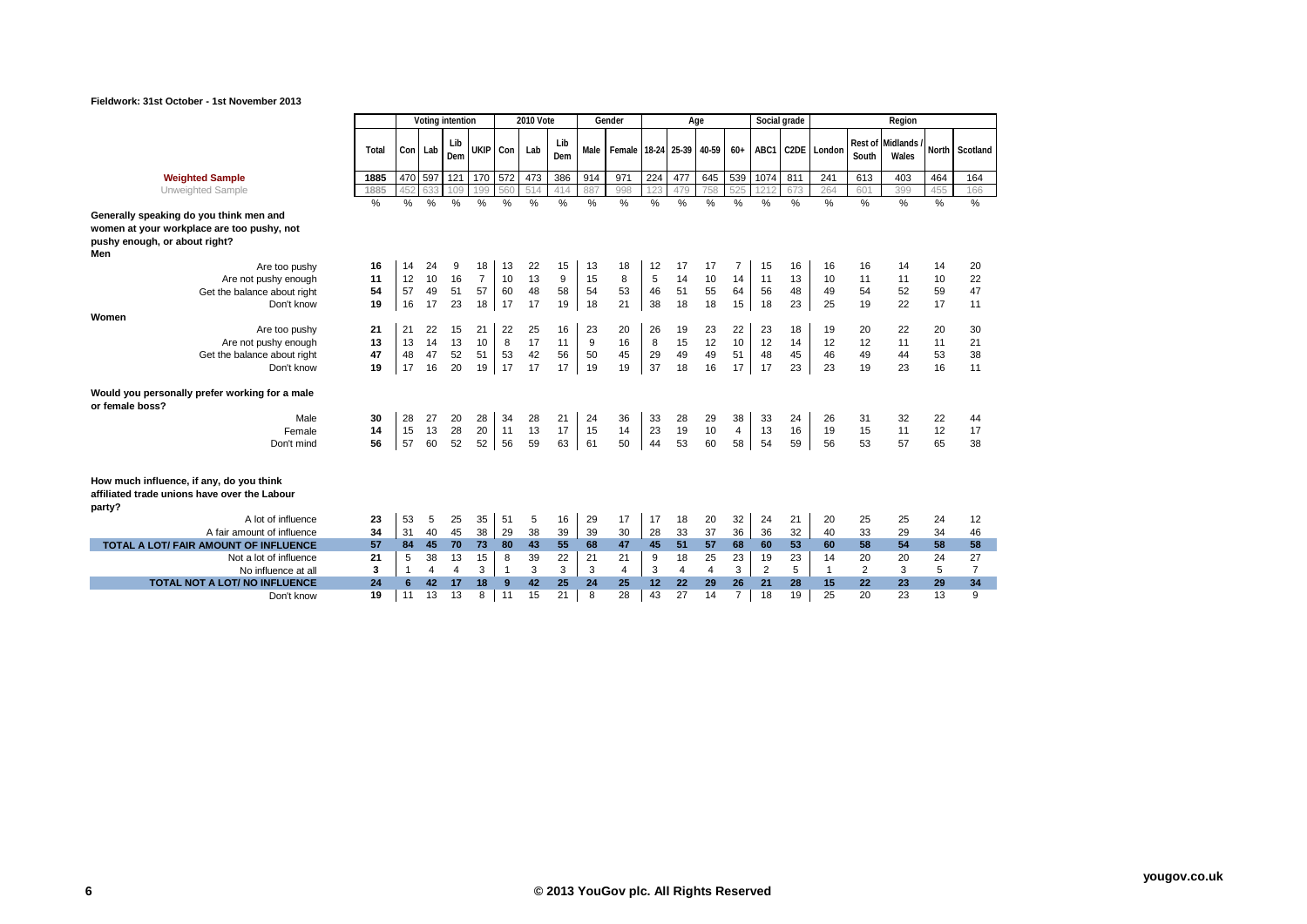

| <b>Weighted Sample</b>      | 1885 |  |  | 470   597   121   170   572   473 |                                 | 386 914 971                  |  |  | '   224   477   645   539   1074   811 | 241 | 613 | 403 | 464 | 164 |
|-----------------------------|------|--|--|-----------------------------------|---------------------------------|------------------------------|--|--|----------------------------------------|-----|-----|-----|-----|-----|
| <b>UTIMERITIER ARTITING</b> | 1885 |  |  |                                   | 452 633 109 199 560 514 414 887 | 998 123 479 758 525 1212 673 |  |  |                                        | 264 | 601 | 399 | 455 | 166 |

Unweighted Sample **1885** 452 633 109 199 560 514 414 887 998 123 479 758 525 1212 673 264 601 399 455 166

# **And do you think affiliated trade unions have too much influence over Labour, not enough influence, or is the balance about right?**

Too much influence **41** 79 15 50 58 74 17 36 47 34 30 32 38 57 44 36 36 43 40 40 41 Not enough influence **10** 2 19 8 4 2 17 10 12 8 10 13 12 6 8 13 9 10 8 11 14<br>The balance is about right **24** 6 48 20 22 8 43 26 28 20 13 22 27 26 23 26 23 24 22 26 27 net balance is about right **24** 6 48 20 22 8 43 26 28 20 13 22 27 26 23 26 23 24 22 26<br>Don't know **25** 13 19 22 15 16 23 29 13 37 47 34 23 11 25 26 32 23 30 23

**Ed Miliband has said that he wants to reform Labour's relationship with the Unions by ending** 

**the way members of trade unions affilated to Labour automatically pay a fee to Labour unless they opt out, saying that in future only trade unions members who make a deliberate choice to join Labour would pay a fee.**

| Do you support or oppose these proposals?                                                                                                                                                                                                                                                              |               |               |                |                |                |                |                |               |                |               |                |                |               |               |               |                |               |               |                |               |                |
|--------------------------------------------------------------------------------------------------------------------------------------------------------------------------------------------------------------------------------------------------------------------------------------------------------|---------------|---------------|----------------|----------------|----------------|----------------|----------------|---------------|----------------|---------------|----------------|----------------|---------------|---------------|---------------|----------------|---------------|---------------|----------------|---------------|----------------|
| Support<br>Oppose<br>Don't know                                                                                                                                                                                                                                                                        | 57<br>9<br>34 | 70<br>5<br>25 | 57<br>14<br>30 | 64<br>11<br>26 | 67<br>11<br>23 | 66<br>6<br>-28 | 56<br>14<br>30 | 59<br>9<br>32 | 65<br>11<br>25 | 49<br>8<br>42 | 46<br>11<br>43 | 50<br>11<br>39 | 56<br>9<br>35 | 68<br>9<br>23 | 60<br>9<br>31 | 52<br>11<br>37 | 56<br>9<br>35 | 54<br>9<br>37 | 55<br>10<br>35 | 60<br>9<br>31 | 64<br>12<br>24 |
| In recent months there has been a controversey<br>over the trade union Unite's role in the selection<br>of a Labour candidate in the seat of Falkirk.<br>From what you have read or heard about this<br>story, do you think Unite did or did not attempt<br>to fix the candidate selection in Falkirk? |               |               |                |                |                |                |                |               |                |               |                |                |               |               |               |                |               |               |                |               |                |
| Unite probably did attempt to fix the selection                                                                                                                                                                                                                                                        | 41            | 61            | 29             | 46             | 65             | -61            | 30             | 39            | 51             | 31            | 24             | 30             | 40            | 57            | 42            | 39             | 39            | 39            | 36             | 44            | 50             |
| Unite probably did not attempt to fix the selection                                                                                                                                                                                                                                                    | 11            |               | 22             |                | 8              | 4              | 22             | 8             | 14             | 9             | 10             | 12             | 12            | 10            | 10            | 14             | 10            | 11            | 12             |               | 15             |

Unite probably did not attempt to fix the selection **11** 4 22 7 8 4 22 8 14 9 10 12 12 10 10 14 10 11 12 11 15<br>Don't know **48** 34 49 48 27 35 47 53 35 60 66 57 48 33 49 47 51 50 52 45 35

**48** 34 49 48 27 35 47 53 35 60 66 57 48 33 49

**Dem UKIP Con Lab Lib** 

**Dem Male Female 18-24 25-39 40-59 60+ ABC1 C2DE London Rest of** 

% % % % % % % % % % % % % % % % % % % % %

Don't know **25** 13 19 22 15 16 23 29 13 37 47 34 23 11 25 26 32 23 30 23 18

**Voting intention 2010 Vote Gender Age Social grade Region**

**South**

**Midlands /** 

**Wales North Scotland**

**Total Con Lab Lib**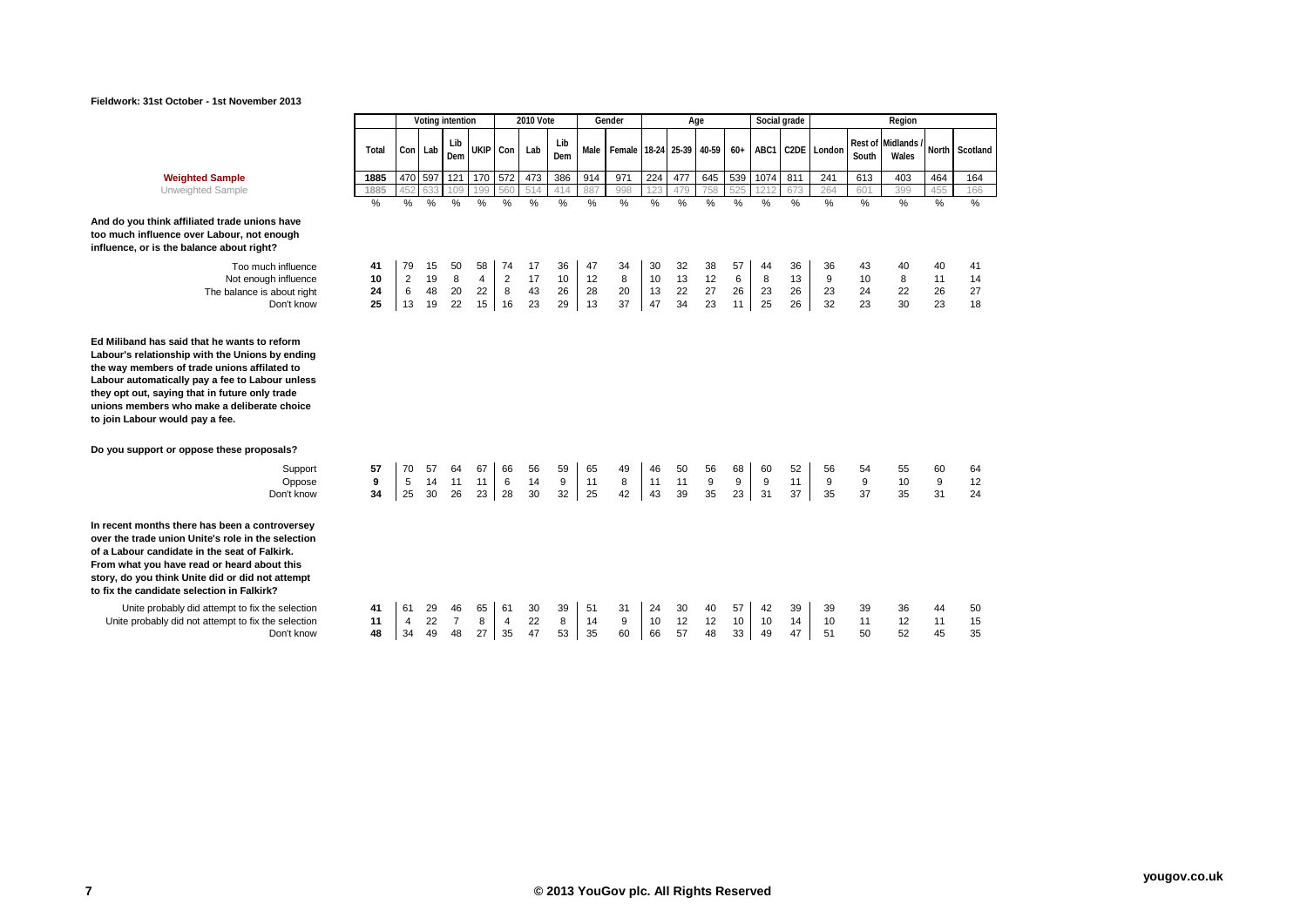

| <b>Weighted Sample</b> |  |
|------------------------|--|
|------------------------|--|

**Labour has already held one inquiry into what happened at Falkirk which ended after some key local members withdrew their complaint against Unite. Since then questions have continued to be asked and a number of emails from the local Unite organiser have been leaked to the press.**

**Do you think Labour should or should not reopen their inquiry into the events in Falkirk?**

**Thinking about the choices that schools have over who they employ and what they teach...**

**Which of the following best reflects your view?**

Schools should only be allowed to employ people with formal teaching qualifications as teachers *<sup>66</sup>*

Schools should be allowed to employ people with other experience, but no formal teaching qualifications, as teachers if they wish *21*

**Which of the following best reflects your view?**

It is possible for people without formal teaching qualifications, but expertise in other walks of life, to make just as People who have received proper teaching training and obtained the proper qualifications will always make better teacher<br>Not sure

|                                                                  |       |   |         | Voting intention |   |              | 2010 Vote   |            |         | Gender                   |      |     | Age |     | Social grade |      |                        |                 | Region |     |                                     |
|------------------------------------------------------------------|-------|---|---------|------------------|---|--------------|-------------|------------|---------|--------------------------|------|-----|-----|-----|--------------|------|------------------------|-----------------|--------|-----|-------------------------------------|
|                                                                  | Total |   | Con Lab | Lib<br>Dem       |   | UKIP Con Lab |             | Lib<br>Dem | Male    | Female 18-24 25-39 40-59 |      |     |     |     |              |      | $60+$ ABC1 C2DE London | South           | Wales  |     | Rest of Midlands / North Scotland 1 |
| <b>Weighted Sample</b>                                           | 1885  |   | 470 597 | 121              |   |              | 170 572 473 |            | 386 914 | 971                      | 224  | 477 |     |     | 645 539 1074 | 811  | 241                    | 613             | 403    | 464 | 164                                 |
| Unweighted Sample                                                | 1885  |   |         |                  |   | 560          | 514         | 414        | 887     | 998                      |      | 479 | 758 | 525 |              | 673  | 264                    | 60 <sup>4</sup> | 399    | 45F | 166                                 |
|                                                                  | %     | % | %       | $\%$             | % | %            | %           | %          | %       | %                        | $\%$ | %   | %   | %   | %            | $\%$ | $\%$                   | %               | %      | %   | %                                   |
| eady held one inquiry into what<br>ılkirk which ended after some |       |   |         |                  |   |              |             |            |         |                          |      |     |     |     |              |      |                        |                 |        |     |                                     |

| alkirk?       |    |                 |    |     |    |    |    |    |    |    |    |    |    |    |    |    |    |    |    |    |    |    |
|---------------|----|-----------------|----|-----|----|----|----|----|----|----|----|----|----|----|----|----|----|----|----|----|----|----|
| Should        |    | 43              | 63 | 32  | 47 | 54 | 62 | 32 | 41 | 49 | 37 | 33 | 37 | 42 | 52 | 45 | 40 | 37 | 43 | 39 | 43 | 57 |
| Should not    |    | 18              | 10 | -31 | 10 | 22 | 10 | 34 | 13 | 21 | 15 | 13 | 17 | 20 | 19 | 16 | 21 | 14 | 18 | 18 | 20 | 16 |
| Don't know    |    | 39              | 27 | 37  | 43 | 24 | 29 | 34 | 47 | 30 | 48 | 54 | 46 | 38 | 29 | 39 | 39 | 49 | 39 | 43 | 37 | 27 |
|               |    | Oct 22- Oct 31- |    |     |    |    |    |    |    |    |    |    |    |    |    |    |    |    |    |    |    |    |
|               | 23 | Nov 1           |    |     |    |    |    |    |    |    |    |    |    |    |    |    |    |    |    |    |    |    |
| the telephone |    |                 |    |     |    |    |    |    |    |    |    |    |    |    |    |    |    |    |    |    |    |    |

| y people<br>teachers                 | 66 | 63 | 54 | 76 | 63 | 57 | 56 | 74 | 64 | 59 | 67 | 58 | 58 | 68 | 63 | 61 | 65 | 58 | 60 | 68 | 66 | 60 |  |
|--------------------------------------|----|----|----|----|----|----|----|----|----|----|----|----|----|----|----|----|----|----|----|----|----|----|--|
| ople with<br>teaching<br>hey wish    | 21 | 26 | 39 | 16 | 25 | 34 | 36 | 17 | 25 | 29 | 22 | 19 | 25 | 25 | 30 | 28 | 23 | 26 | 29 | 23 | 24 | 25 |  |
| Not sure                             | 13 | 11 |    |    | 12 | 8  | 8  | 9  | 11 | 12 | 11 | 23 | 17 | 7  | 7  | 11 | 12 | 16 | 11 | 10 | 9  | 15 |  |
|                                      |    |    |    |    |    |    |    |    |    |    |    |    |    |    |    |    |    |    |    |    |    |    |  |
| view?                                |    |    |    |    |    |    |    |    |    |    |    |    |    |    |    |    |    |    |    |    |    |    |  |
| teaching<br>of life, to<br>e just as |    | 42 | 55 | 31 | 39 | 47 | 51 | 31 | 39 | 47 | 38 | 47 | 45 | 39 | 41 | 45 | 38 | 42 | 48 | 40 | 39 | 36 |  |
| training<br>ill always<br>r teacher  |    | 43 | 35 | 56 | 44 | 43 | 38 | 53 | 47 | 41 | 44 | 28 | 41 | 47 | 46 | 41 | 45 | 43 | 40 | 41 | 46 | 48 |  |
| Not sure                             |    | 15 | 11 | 13 | 17 | 10 | 12 | 16 | 14 | 12 | 18 | 24 | 14 | 15 | 13 | 14 | 17 | 15 | 12 | 19 | 15 | 17 |  |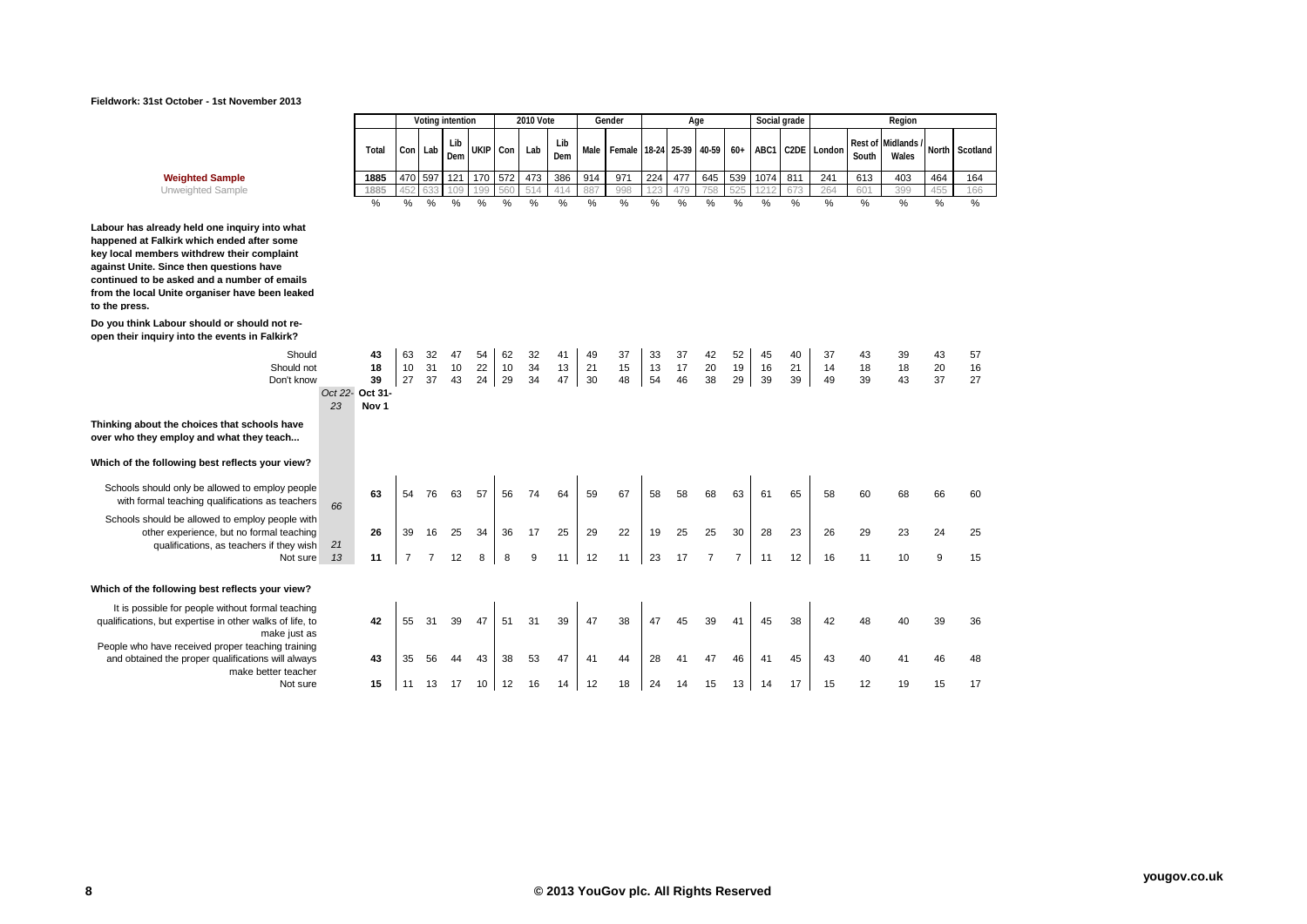П

Τ



┑

|                                                                                     |       | Voting intention        |                |                |                | <b>2010 Vote</b> |                         |                | Gender         |                | Age            |                         |                | Social grade   |                |                   |                | Region         |                           |                |                |
|-------------------------------------------------------------------------------------|-------|-------------------------|----------------|----------------|----------------|------------------|-------------------------|----------------|----------------|----------------|----------------|-------------------------|----------------|----------------|----------------|-------------------|----------------|----------------|---------------------------|----------------|----------------|
|                                                                                     | Total | Con                     | Lab            | Lib<br>Dem     |                | UKIP Con         | Lab                     | Lib<br>Dem     | Male           | Female         |                | 18-24 25-39 40-59       |                | $60+$          | ABC1           | C <sub>2</sub> DE | London         | South          | Rest of Midlands<br>Wales |                | North Scotland |
| <b>Weighted Sample</b>                                                              | 1885  | 470                     | 597            | 121            | 170            | 572              | 473                     | 386            | 914            | 971            | 224            | 477                     | 645            | 539            | 1074           | 811               | 241            | 613            | 403                       | 464            | 164            |
| Unweighted Sample                                                                   | 1885  | 452                     | 633            | 109            | 199            | 560              | 514                     | 414            | 887            | 998            | 123            | 479                     | 758            | 525            | 1212           | 673               | 264            | 601            | 399                       | 455            | 166            |
|                                                                                     | %     | %                       | %              | %              | %              | %                | $\%$                    | %              | %              | %              | %              | %                       | %              | %              | $\%$           | $\%$              | %              | %              | %                         | %              | $\%$           |
| What is the youngest age you think is                                               |       |                         |                |                |                |                  |                         |                |                |                |                |                         |                |                |                |                   |                |                |                           |                |                |
| appropriate for children to be allowed mobile<br>phones?                            |       |                         |                |                |                |                  |                         |                |                |                |                |                         |                |                |                |                   |                |                |                           |                |                |
| Under 7                                                                             | 1     |                         |                | $\overline{2}$ |                | 0                | 0                       |                |                |                |                |                         | 0              | 0              |                | 0                 | 2              | 0              |                           | 0              | 0              |
|                                                                                     | 1     | 0                       |                | $\mathbf{1}$   | 1              | $\pmb{0}$        | $\mathbf 1$             | 0              | -1             |                | $\overline{c}$ | $\mathbf 0$             |                | 1              | $\overline{1}$ |                   | $\overline{2}$ | 0              |                           | 1              | 0              |
| 8                                                                                   | 1     | $\mathbf{1}$            | $\mathbf 1$    | 5              | 1              | $\overline{1}$   | $\overline{2}$          | $\overline{2}$ | $\overline{2}$ | $\mathbf 1$    | $\mathbf 0$    | 3                       | 1              | $\mathbf{1}$   | $\overline{1}$ |                   | $\overline{1}$ | $\mathbf{1}$   |                           | 1              | 3              |
| 9                                                                                   | 3     | $\overline{2}$          | $\overline{4}$ | 3              | 1              | 3                | $\overline{4}$          | $\overline{1}$ | 3              | $\overline{2}$ | 4              | $\overline{\mathbf{4}}$ | $\overline{2}$ | $\overline{2}$ | $\overline{2}$ | 4                 |                | $\mathbf{1}$   | $\overline{4}$            | 3              | 9              |
| 10                                                                                  | 13    | 14                      | 13             | 17             | 14             | 14               | 13                      | 13             | 12             | 14             | 10             | 14                      | 15             | 11             | 14             | 12                | 14             | 12             | 13                        | 13             | 12             |
| 11                                                                                  | 19    | 18                      | 22             | 15             | 17             | 17               | 18                      | 21             | 16             | 21             | 25             | 14                      | 20             | 18             | 20             | 16                | 18             | 20             | 17                        | 22             | $\overline{7}$ |
| 12                                                                                  | 21    | 23                      | 18             | 19             | 21             | 23               | 19                      | 19             | 18             | 23             | 14             | 22                      | 20             | 23             | 22             | 19                | 20             | 19             | 23                        | 20             | 22             |
| 13                                                                                  | 13    | 12                      | 12             | 16             | 12             | 12               | 12                      | 15             | 12             | 13             | 15             | 16                      | 11             | 11             | 13             | 13                | 11             | 14             | 13                        | 12             | 14             |
| 14                                                                                  | 10    | 10                      | 10             | 11             | 11             | 11               | 10                      | 10             | 11             | 8              | 9              | 8                       | 11             | 10             | 9              | 10                | 8              | 11             | 9                         | 10             | 10             |
| 15                                                                                  | 5     | $\overline{4}$          | $\overline{4}$ | $\mathbf 0$    | 4              | $\overline{4}$   | 5                       | 5              | 5              | $\overline{4}$ | 6              | 5                       | $\overline{2}$ | 6              | $\overline{4}$ | 5                 | 5              | 5              | $\overline{4}$            | 3              | 6              |
| 16                                                                                  | 7     | 10                      | $\overline{7}$ | $\overline{4}$ | 8              | 9                | 9                       | 3              | 9              | 5              | $\overline{2}$ | 6                       | $\overline{7}$ | 10             | 6              | 9                 | 6              | 6              | 8                         | 8              | 12             |
| 17                                                                                  | 1     | $\overline{1}$          | $\mathbf 0$    | $\mathbf 0$    | $\mathbf{1}$   | $\overline{1}$   | 0                       | $\mathbf{1}$   | 0              | $\overline{1}$ | $\mathbf 0$    | $\mathbf{1}$            | $\mathbf 0$    | $\mathbf{1}$   | $\mathbf 0$    |                   | $\mathbf 0$    | $\overline{1}$ | $\mathbf 0$               | $\overline{1}$ | $\mathbf 0$    |
| 18 or older                                                                         | 2     | $\overline{\mathbf{c}}$ | $\overline{2}$ | $\overline{1}$ | 5              | $\overline{c}$   | $\overline{\mathbf{c}}$ | $\overline{2}$ | 3              | 2              | $\mathbf{1}$   | $\mathbf{1}$            | 3              | $\overline{2}$ | $\overline{2}$ | 3                 | $\overline{2}$ | $\overline{2}$ |                           | $\overline{c}$ | $\overline{2}$ |
| Don't know                                                                          | 6     | $\overline{2}$          | 6              | 6              | $\overline{2}$ | 3                | 5                       | $\overline{7}$ | $\overline{7}$ | $\overline{4}$ | 12             | 5                       | 6              | 3              | 5              | 6                 | 10             | 6              | 5                         | $\overline{4}$ | $\overline{4}$ |
| Do you have any children in the following age<br>groups? Please tick all that apply |       |                         |                |                |                |                  |                         |                |                |                |                |                         |                |                |                |                   |                |                |                           |                |                |
| Under the age of 5                                                                  | 11    | 10                      | 12             | 10             | 6              | 11               | 10                      | 9              | 10             | 12             | 8              | 32                      | 5              | 0              | 11             | 10                | 12             | 13             | 8                         | 10             | 10             |
| Between the ages of 6 and 10                                                        | 9     | 8                       | 9              | 5              | 8              | 8                | 11                      | 6              | 10             | 8              | 3              | 22                      | 9              | 0              | 9              | 9                 | 6              | 9              | $\overline{7}$            | 11             | 11             |
| Between the ages of 11 and 13                                                       | 7     | $\overline{7}$          | 6              | 11             | $\overline{7}$ | $\overline{7}$   | 8                       | 4              |                | $\overline{7}$ | 0              | 9                       | 13             | $\mathbf{1}$   | $\overline{7}$ | 6                 | 6              | $\overline{7}$ | 8                         | 6              | 8              |
| Between the ages of 14 and 16                                                       | 5     | 5                       | 8              | 3              | 4              | 5                | 8                       | 5              | 5              | 5              | 0              | 5                       | 11             | $\mathbf{1}$   | 5              | 6                 | 3              | 5              | $\overline{7}$            | 6              | 6              |
| Between the ages of 17 and 18                                                       | 4     | 3                       | 6              | $\overline{2}$ | 3              | 3                | 4                       | 3              | 3              | 4              | 0              | $\mathbf{1}$            | 9              | 1              | 3              | 4                 | 3              | $\overline{4}$ | $\overline{4}$            | 3              | 6              |
| Over the age of 18                                                                  | 38    | 40                      | 38             | 29             | 61             | 45               | 43                      | 32             | 35             | 40             | $\mathbf 0$    | $\mathbf{1}$            | 45             | 77             | 32             | 45                | 26             | 40             | 38                        | 41             | 34             |
| None of these                                                                       | 40    | 37                      | 39             | 48             | 26             | 33               | 34                      | 51             | 42             | 38             | 90             | 47                      | 32             | 22             | 44             | 34                | 54             | 37             | 39                        | 37             | 41             |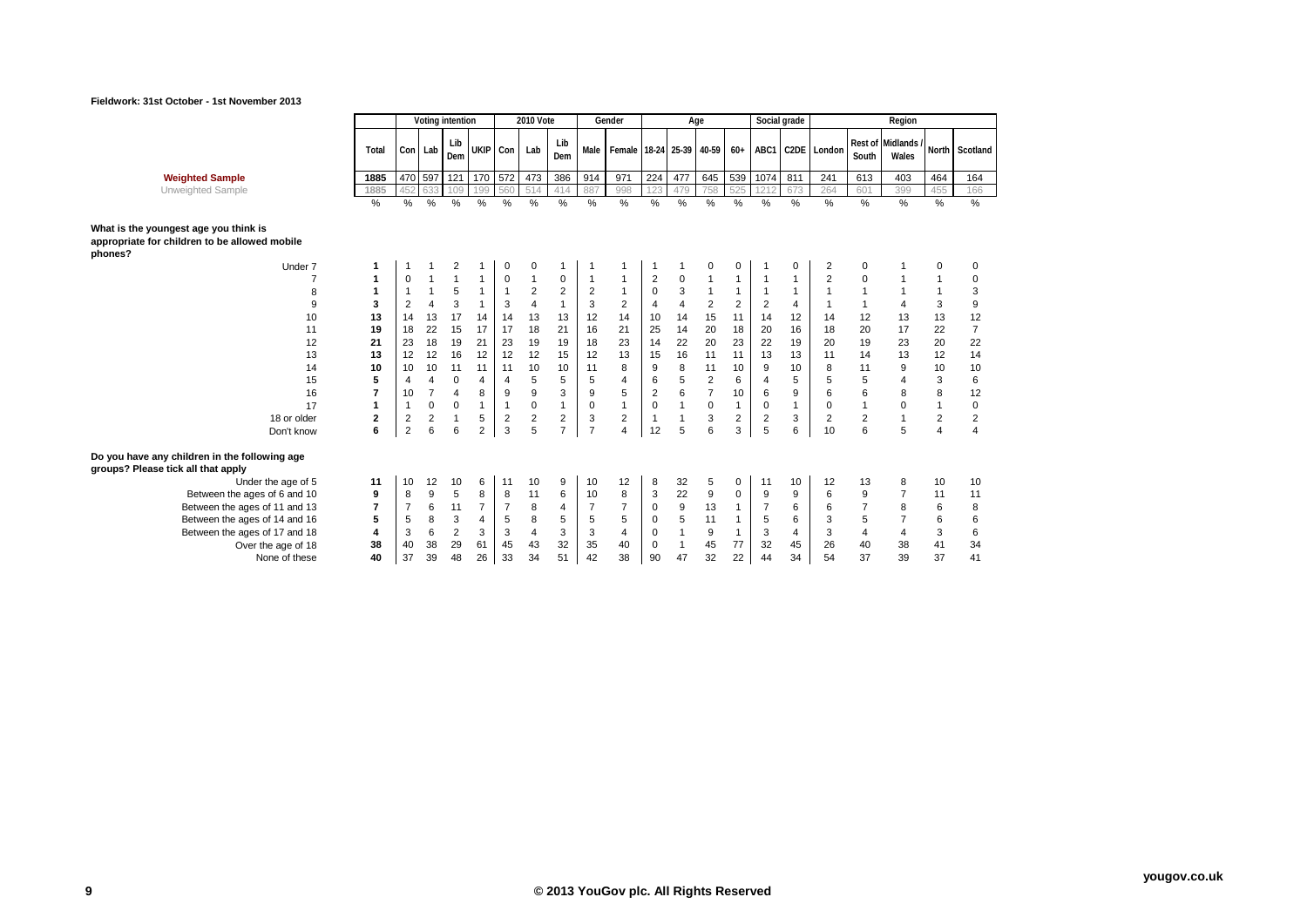

|                                                                                                                                                                                                                                                                                                                                                 |                                                       | Voting intention          |                         |                      |                                               |               | 2010 Vote                                    |                      |                                        | Gender                   |                           |                                | Age                                |                          |                                  | Social grade              |                      |                     | Region                      |                                  |                      |
|-------------------------------------------------------------------------------------------------------------------------------------------------------------------------------------------------------------------------------------------------------------------------------------------------------------------------------------------------|-------------------------------------------------------|---------------------------|-------------------------|----------------------|-----------------------------------------------|---------------|----------------------------------------------|----------------------|----------------------------------------|--------------------------|---------------------------|--------------------------------|------------------------------------|--------------------------|----------------------------------|---------------------------|----------------------|---------------------|-----------------------------|----------------------------------|----------------------|
|                                                                                                                                                                                                                                                                                                                                                 | Total                                                 |                           | Con Lab                 | Lib<br>Dem           | UKIP Con                                      |               | Lab                                          | Lib<br>Dem           | Male                                   | Female 18-24 25-39 40-59 |                           |                                |                                    | $60+$                    | ABC1                             |                           | C2DE London          | South               | Rest of Midlands /<br>Wales |                                  | North Scotland       |
| <b>Weighted Sample</b>                                                                                                                                                                                                                                                                                                                          | 1885                                                  |                           | 470 597                 | 121 170 572          |                                               |               | 473                                          | 386                  | 914                                    | 971                      | 224                       | 477                            | 645                                | 539                      | 1074                             | 811                       | 241                  | 613                 | 403                         | 464                              | 164                  |
| Unweighted Sample                                                                                                                                                                                                                                                                                                                               | 1885                                                  | 452                       | 633                     | 109                  | 199                                           | 560           | 514                                          | 414                  | 887                                    | 998                      | 123                       | 479                            | 758                                | 525                      |                                  | 673                       | 264                  | 601                 | 399                         | 455                              | 166                  |
|                                                                                                                                                                                                                                                                                                                                                 | %                                                     | %                         | %                       | %                    | %                                             | $\frac{0}{0}$ | %                                            | $\%$                 | $\frac{0}{0}$                          | %                        | $\frac{0}{0}$             | %                              | %                                  | %                        | %                                | %                         | $\frac{0}{0}$        | %                   | %                           | %                                | %                    |
| And do your children in the following age<br>groups have mobile phones?<br>Between the ages of 6 and 10<br>Only asked to respondents who have children in<br>this age bracket; $n=163$<br>Do have a mobile phone<br>Does not have a mobile phone<br>Not sure<br>Between the ages of 11 and 13<br>Only asked to respondents who have children in | 24<br>73<br>$\overline{3}$                            | 20<br>67<br>12            | 21<br>79<br>$\mathbf 0$ | 12<br>88<br>0        | 40<br>60<br>$\overline{0}$                    | 26<br>65<br>9 | 22<br>$\begin{array}{c} 78 \\ 0 \end{array}$ | 12<br>88<br>0        | 26<br>69<br>$\overline{5}$             | 22<br>78<br>$\mathbf 0$  | 76<br>24<br>$\mathcal{O}$ | 26<br>$70\,$<br>$\overline{4}$ | 16<br>84<br>$\mathbf 0$            | 100<br>0                 | 25<br>71<br>$\overline{4}$       | 24<br>76<br>$\mathbf{0}$  | 37<br>63<br>0        | 77<br>6             | 76<br>0                     | 21<br>79<br>$\mathbf 0$          | 47<br>$\overline{4}$ |
| this age bracket; $n=134$<br>Do have a mobile phone<br>Does not have a mobile phone<br>Not sure                                                                                                                                                                                                                                                 | 81<br>19<br>$\mathbf 0$                               | 93<br>$\overline{7}$<br>0 | 85<br>15<br>$\Omega$    | 52<br>48<br>$\Omega$ | 79<br>$21 \mid 7$<br>$\overline{\mathcal{O}}$ | 93<br>0       | 89<br>11<br>$\Omega$                         | 81<br>19<br>$\Omega$ | 77<br>23<br>$\mathbf 0$                | 85<br>15<br>$\Omega$     | 0<br>${\cal O}$<br>0      | 63<br>37<br>$\theta$           | 91<br>$\boldsymbol{9}$<br>$\Omega$ | 81<br>$19\,$<br>$\Omega$ | 83<br>17<br>$\Omega$             | 79<br>21<br>$\Omega$      | 88<br>12<br>$\Omega$ | 21<br>$\Omega$      | 8<br>$\Omega$               | 90<br>10<br>0                    | 36<br>64<br>$\Omega$ |
| Between the ages of 14 and 16<br>Only asked to respondents who have children in<br>this age bracket; $n=116$<br>Do have a mobile phone<br>Does not have a mobile phone<br>Not sure                                                                                                                                                              | 95<br>$\overline{\mathbf{4}}$<br>$\blacktriangleleft$ | 100<br>0<br>0             | 91<br>9<br>$\Omega$     | 100<br>0<br>$\Omega$ | $100 \mid$<br>$\overline{0}$<br>0             | 100<br>0<br>0 | 95<br>5<br>0                                 | 83<br>12<br>5        | 94<br>$\overline{4}$<br>$\overline{2}$ | 95<br>5<br>$\mathbf 0$   | 0<br>0<br>0               | 95<br>0<br>5                   | 94<br>6<br>$\Omega$                | 100<br>0<br>0            | 97<br>$\mathsf 3$<br>$\mathbf 0$ | 93<br>5<br>$\overline{c}$ | 100<br>0<br>$\Omega$ | 92<br>8<br>$\Omega$ | 100<br>0<br>$\Omega$        | 93<br>$\overline{7}$<br>$\Omega$ | 89<br>0<br>11        |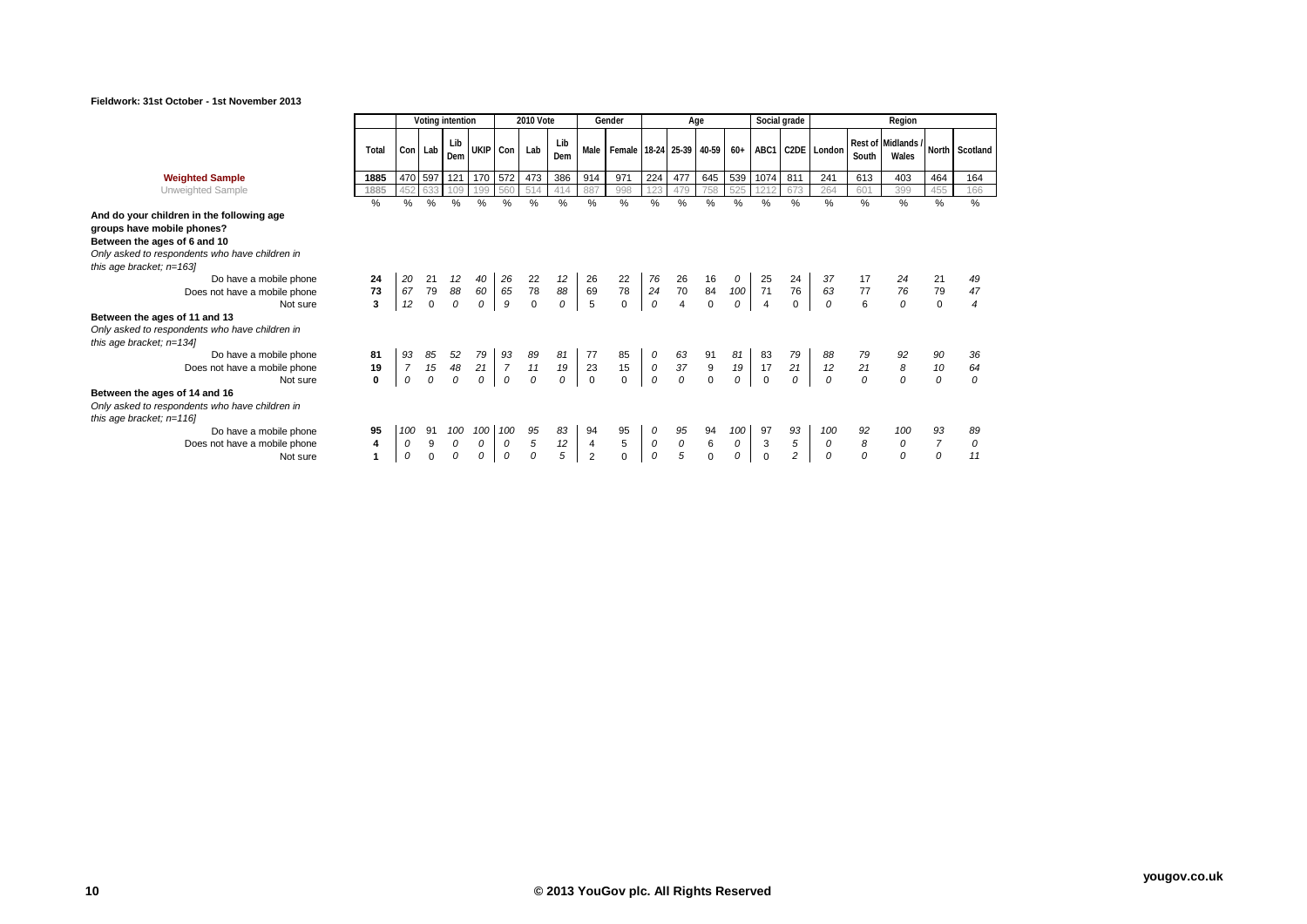

| <b>Weighted</b><br>l Sample | 1885 | 470 597 |        | 121 170 |             | 572 | 473        | 386 | 914 | 971 | 224 l | 477 | 645                  | 539 | J 1074 | 011 | 24' | 613 | 403 | 464  | 164        |
|-----------------------------|------|---------|--------|---------|-------------|-----|------------|-----|-----|-----|-------|-----|----------------------|-----|--------|-----|-----|-----|-----|------|------------|
| JI IVVEIUI F                | 1885 | +12     | $\sim$ |         | .<br>$\sim$ |     | 514<br>. . | 414 |     | 998 |       | ⊶   | $\sim$ $\sim$ $\sim$ | VLU | $\sim$ |     |     | ◡◡  | 300 | $+1$ | 100<br>166 |

Unweighted Sample **1885** 452 633 109 199 560 514 414 887 998 123 479 758 525 1212 673 264 601 399 455 166

## **Thinking about how your partner uses their mobile phone, do they...**

*[Only asked to respondents who are married, living as married or in a civil partnership; n=1107]*

### **Regularly use or look at their mobile while they are talking to you?**

| are talking to you?                                |             |                |              |                |             |                |                |                |                |                |                 |                |          |                |                |    |                |    |                |    |
|----------------------------------------------------|-------------|----------------|--------------|----------------|-------------|----------------|----------------|----------------|----------------|----------------|-----------------|----------------|----------|----------------|----------------|----|----------------|----|----------------|----|
| 32<br>Yes, they do                                 | 31          | 34             | 38           | 26             | 30          | 30             | 36             | 29             | 34             | 46             | 52              | 35             | 12       | 34             | 29             | 38 | 31             | 30 | 27             | 42 |
| 57<br>No, they do not                              | 59          | 57             | 61           | 56             | 58          | 57             | 59             | 60             | 55             | 47             | 40              | 59             | 70       | 55             | 61             | 53 | 59             | 60 | 59             | 48 |
| $\mathbf{2}$<br>Not sure                           | $\mathbf 0$ |                | $\Omega$     | $\overline{2}$ | $\mathbf 0$ | $\overline{2}$ |                | $\overline{2}$ |                | $\overline{c}$ | 3               | $\overline{2}$ | $\Omega$ | $\overline{2}$ |                |    | $\overline{2}$ |    |                | 3  |
| Not applicable - my partner does not have a mobile |             |                |              |                |             |                |                |                |                |                |                 |                |          |                |                |    |                |    |                |    |
| 9<br>phone                                         | 9           |                |              | 16             | 11          | 12             | 5              | 9              | 10             | 5              | 5               | 5              | 18       | 9              | 10             |    | 8              | 10 | 13             |    |
| Regularly use or look at their mobile at meal      |             |                |              |                |             |                |                |                |                |                |                 |                |          |                |                |    |                |    |                |    |
| times?                                             |             |                |              |                |             |                |                |                |                |                |                 |                |          |                |                |    |                |    |                |    |
| 17<br>Yes, they do                                 | 17          | 18             | 21           | 15             | 16          | 15             | 17             | 15             | 18             | 23             | 29              | 17             | 6        | 17             | 16             | 15 | 14             | 19 | 14             | 29 |
| 71<br>No, they do not                              | 73          | 71             | 78           | 67             | 73          | 69             | 75             | 73             | 70             | 73             | 60              | 76             | 75       | 71             | 72             | 73 | 76             | 71 | 70             | 60 |
| 3<br>Not sure                                      |             | 4              |              | $\overline{2}$ | $\mathbf 0$ | $\overline{4}$ | 3              | 3              | $\overline{2}$ | $\mathcal O$   | 6               | $\overline{2}$ |          | 3              | $\overline{2}$ | 6  | 3              |    | $\overline{2}$ | 4  |
| Not applicable - my partner does not have a mobile |             |                |              |                |             |                |                |                |                |                |                 |                |          |                |                |    |                |    |                |    |
| 9<br>phone                                         | 9           |                |              | 16             | 11          | 12             | 4              | 9              | 10             | 5              | $\overline{4}$  | 5              | 18       | 9              | 9              | 6  | 8              | 10 | 13             |    |
| Regularly use or look at their mobile phone in     |             |                |              |                |             |                |                |                |                |                |                 |                |          |                |                |    |                |    |                |    |
| bed?                                               |             |                |              |                |             |                |                |                |                |                |                 |                |          |                |                |    |                |    |                |    |
| Yes, they do<br>22                                 | 21          | 22             | 28           | 13             | 20          | 20             | 24             | 21             | 22             | 52             | 44              | 20             | 4        | 24             | 18             | 33 | 18             | 21 | 19             | 27 |
| 67<br>No, they do not                              | 70          | 68             | 70           | 68             | 68          | 66             | 70             | 67             | 67             | 27             | 47              | 74             | 78       | 64             | 71             | 56 | 72             | 69 | 66             | 62 |
| 3<br>Not sure                                      | $\mathbf 0$ | 3              |              | 3              | $\Omega$    | 3              | $\overline{2}$ | $\overline{4}$ | $\overline{2}$ | 16             | $5\overline{5}$ | $\overline{2}$ |          | 3              | $\overline{2}$ | 6  | 3              |    | $\overline{2}$ | 3  |
| Not applicable - my partner does not have a mobile |             | $\overline{7}$ |              |                |             |                |                |                |                |                |                 |                |          |                |                |    |                |    |                |    |
| 9<br>phone                                         | 9           |                | $\mathbf{1}$ | 16             | 11          | 12             | 4              | 9              | 10             | 5              | $\overline{4}$  | 5              | 18       | 9              | 9              | 6  | 8              | 10 | 13             |    |
| Regularly pay more attention to their mobile       |             |                |              |                |             |                |                |                |                |                |                 |                |          |                |                |    |                |    |                |    |
| than you?                                          |             |                |              |                |             |                |                |                |                |                |                 |                |          |                |                |    |                |    |                |    |
| 19<br>Yes, they do                                 | 19          | 19             | 23           | 16             | 18          | 17             | 21             | 18             | 19             | 28             | 28              | 22             |          | 19             | 18             | 19 | 20             | 19 | 15             | 22 |
| 68<br>No, they do not                              | 68          | 70             | 76           | 62             | 68          | 67             | 72             | 67             | 68             | 51             | 60              | 70             | 73       | 67             | 69             | 64 | 69             | 68 | 70             | 64 |
| Not sure<br>4                                      | 3           | $\overline{4}$ | $\mathbf 0$  | 5              | 3           | $\overline{4}$ | $\overline{2}$ | 6              | 3              | 16             | 8               | 3              | 3        | 5              | 4              | 11 | 4              | 4  | $\overline{2}$ |    |
| Not applicable - my partner does not have a mobile |             |                |              |                |             |                |                |                |                |                |                 |                |          |                |                |    |                |    |                |    |
| 9<br>phone                                         | g           |                |              | 16             | 11          | 12             | 4              | 9              | 10             | 5              |                 | 5              | 18       | 9              | 9              | 6  | 8              | 10 | 13             |    |

**Dem UKIP Con Lab Lib** 

**Dem Male Female 18-24 25-39 40-59 60+ ABC1 C2DE London Rest of** 

% % % % % % % % % % % % % % % % % % % % %

**Voting intention 2010 Vote Gender Age Social grade Region**

**South**

Midlands<br>Wales

**Wales North Scotland**

**Total Con Lab Lib**